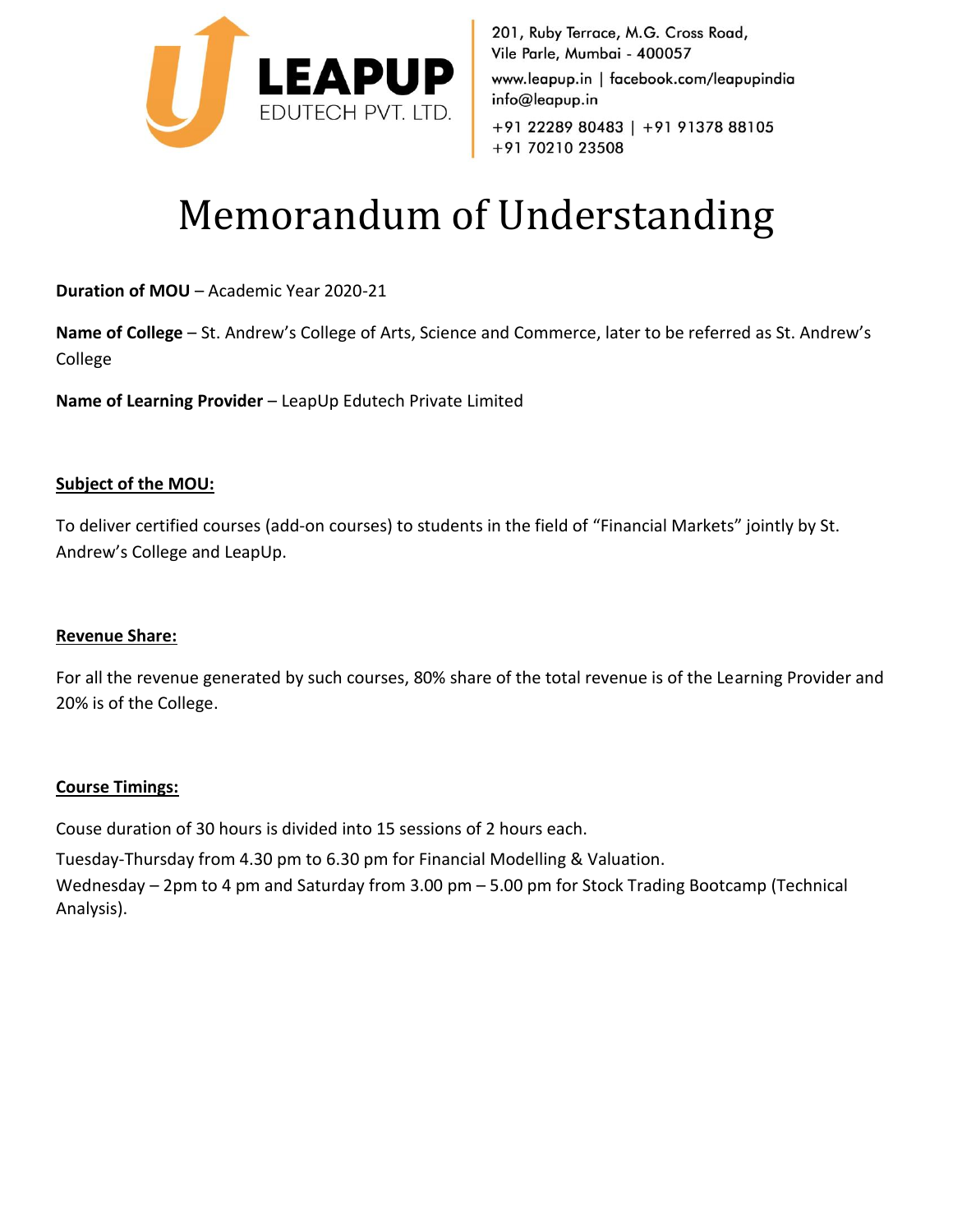

201, Ruby Terrace, M.G. Cross Road, Vile Parle, Mumbai - 400057 www.leapup.in | facebook.com/leapupindia info@leapup.in +91 22289 80483 | +91 91378 88105

# +91 70210 23508

# **Course Details:**

| <b>Course Name</b>     | <b>Financial Modelling &amp; Valuation</b>                    |
|------------------------|---------------------------------------------------------------|
| Duration               | 30 Hours                                                      |
| <b>Course Content</b>  | 1. Key Finance Concepts                                       |
|                        | <b>Drivers of ROCE</b>                                        |
|                        | Drivers of ROE                                                |
|                        | <b>Operating Leverage</b>                                     |
|                        | Capex & Business Cycles                                       |
|                        | 2. Historical Financial Statements                            |
|                        | Create customized Model Template                              |
|                        | Input Historical P&L Statement<br>$\bullet$                   |
|                        | Input Historical Balance Sheet                                |
|                        | Input Historical Cash Flow                                    |
|                        | <b>Calculate Financial Ratios</b>                             |
|                        | 3. Future Projections                                         |
|                        | <b>Creating Fixed Asset Schedule</b>                          |
|                        | <b>Creating Debt Schedule</b><br>$\bullet$                    |
|                        | <b>Creating Equity Schedule</b>                               |
|                        | Deciding Key Drivers for Forecasting                          |
|                        | <b>Forecasting P&amp;L Statement</b>                          |
|                        | <b>Forecasting Balance Sheet</b>                              |
|                        | <b>Forecasting Cash Flow</b>                                  |
|                        | Debugging the model                                           |
|                        | 4. Analysis and Assumptions                                   |
|                        | Analysing past trends in financial statements                 |
|                        | Analysing future strategy                                     |
|                        | Tweaking key assumptions                                      |
|                        | 5. Valuation                                                  |
|                        | Creating a 3-stage DCF Model                                  |
|                        | Cashflow based Valuation (3-stage DCF)                        |
|                        | Multiple based Valuation                                      |
|                        | <b>Sensitivity Analysis</b>                                   |
|                        | 6. Case Studies                                               |
|                        | Case Study 1 - Manufacturing Company                          |
|                        | Case Study 2 - Technology Company                             |
| Fees                   | Rs. 3,000 \- per student                                      |
| <b>Revenue Sharing</b> | 80:20 between LeapUp and College respectively                 |
| <b>Batch Size</b>      | Min Batch Size: 15 students                                   |
|                        | Max Batch Size: 40 Students                                   |
| Certification          | Certificate given by LeapUp (in association with the College) |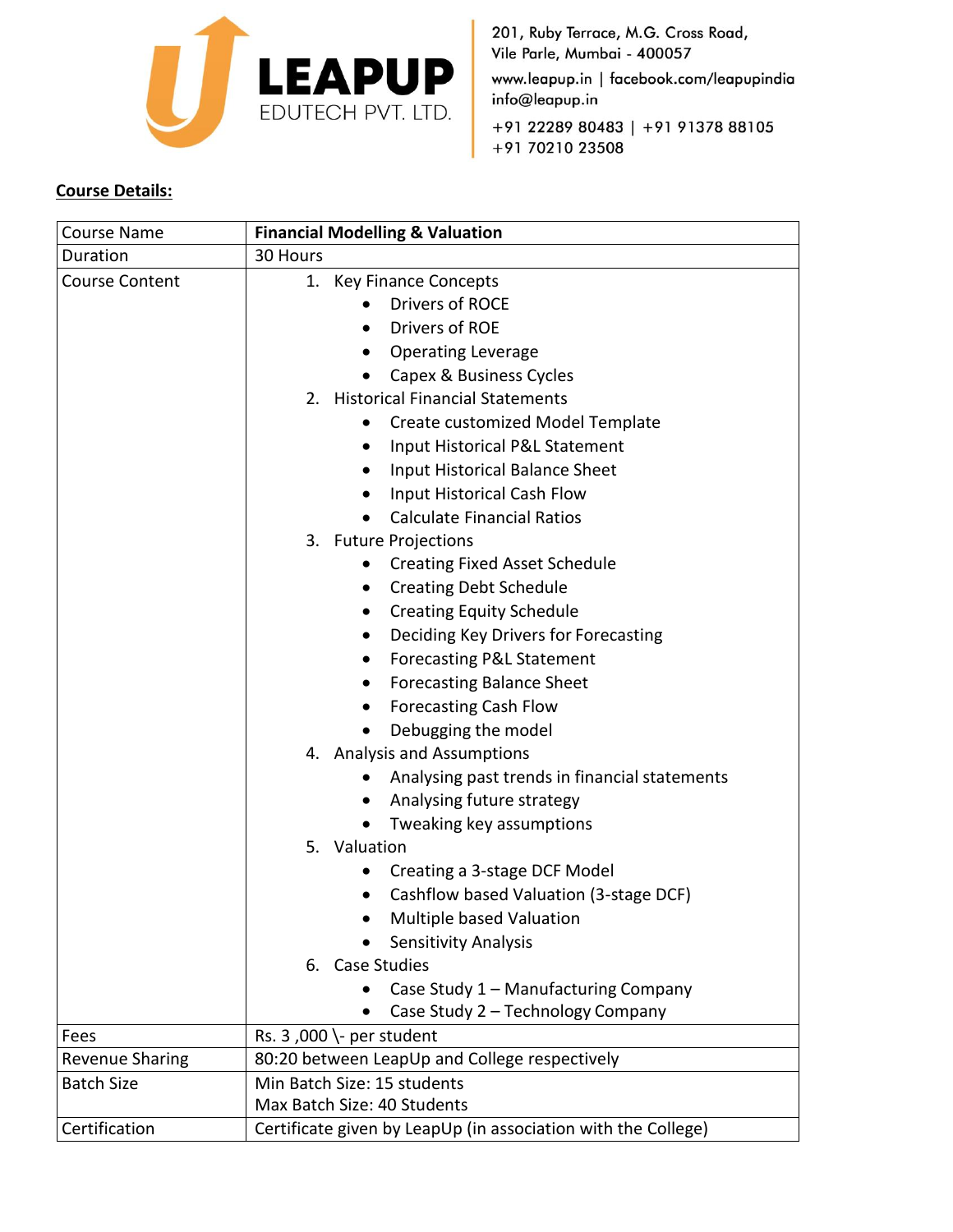

201, Ruby Terrace, M.G. Cross Road, Vile Parle, Mumbai - 400057 www.leapup.in | facebook.com/leapupindia info@leapup.in +91 22289 80483 | +91 91378 88105 +91 70210 23508

| Course Name            | <b>Stock Trading Bootcamp (Technical Analysis)</b>            |
|------------------------|---------------------------------------------------------------|
| Duration               | 30 Hours                                                      |
| <b>Course Content</b>  | <b>Meaning of Technical Analysis</b><br>1.                    |
|                        | Psychology<br>а.                                              |
|                        | <b>Basic Assumptions</b><br>b.                                |
|                        | Pros & Cons<br>$\mathsf{C}$ .                                 |
|                        | d. Usage                                                      |
|                        | e. Types of Charts                                            |
|                        | <b>Trend Analysis</b><br>2.                                   |
|                        | <b>Basics of Trend</b><br>а.                                  |
|                        | <b>Trend Lines</b><br>b.                                      |
|                        | c. Trend Reversal                                             |
|                        | d. Periodicity                                                |
|                        | e. Dow Theory                                                 |
|                        | <b>Price Patterns</b><br>3.                                   |
|                        | Why do they occur<br>а.                                       |
|                        | <b>Reversal Patterns</b><br>b.                                |
|                        | <b>Continuation Patterns</b><br>C.                            |
|                        | d. Gaps                                                       |
|                        | <b>Candlestick Patterns</b><br>e.                             |
|                        | <b>Numerical Tools I</b><br>4.                                |
|                        | Indicators<br>а.                                              |
|                        | b. Oscillators                                                |
|                        | <b>Numerical Tools II</b><br>5.                               |
|                        | Divergence<br>а.                                              |
|                        | b. Volume Analysis                                            |
|                        | Market Breadth<br>$\mathsf{C}$ .                              |
|                        | d. Fibonacci - Retracements                                   |
|                        | <b>Trading Framework I</b><br>6.                              |
|                        | a. Combining the Tools                                        |
|                        | b. Stop Loss                                                  |
|                        | <b>Trading Psychology</b><br>c.                               |
|                        | <b>Trading Framework II</b><br>7.                             |
|                        | <b>Trading System</b><br>a.                                   |
|                        | <b>Back Testing</b><br>b.                                     |
|                        | Career Paths and Way Ahead<br>c.                              |
| Fees                   | Rs. 2,500 \- per student                                      |
| <b>Revenue Sharing</b> | 80:20 between LeapUp and College respectively                 |
| <b>Batch Size</b>      | Min Batch Size: 15 students                                   |
|                        | Max Batch Size: 40 Students                                   |
| Certification          | Certificate given by LeapUp (in association with the College) |